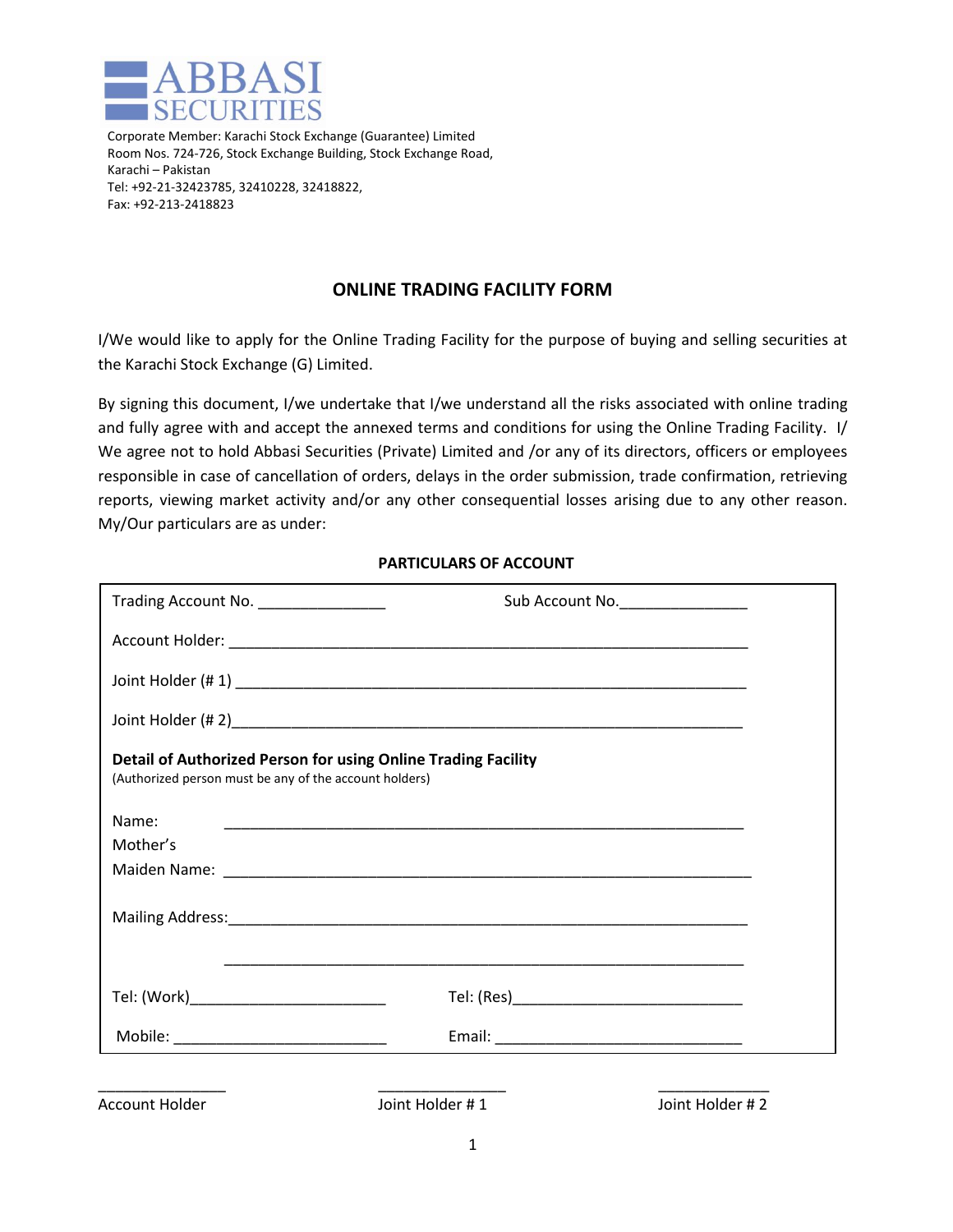## **TERMS AND CONDITIONS**

In opting for Online Trading, the Client fully agrees and understands the terms and conditions set forth herein.

- 1. The Client will use Online Trading Facility provided by Abbasi Securities (Pvt) Limited, Corporate Member, Karachi Stock Exchange (G) Limited and Registered Broker with Securities Exchange Commission of Pakistan, through its online trading interface.
- 2. The availability of Online Trading Facility is based on technological infrastructure. Abbasi Securities (Pvt) Limited will not be responsible for any losses incurred by the Client due to non-availability of its Online Trading Facility for any reason.
- 3. A User ID, Password and PIN code will be issued to the Client to enable him/her/it to access and use the Online Trading Facility. User ID, Password and PIN code may be delivered by hand, e-mail or by courier to the Client at his/her/its own risk at the addresses mentioned in this form.
- 4. The Client shall be fully responsible to secure User ID, Password and PIN code and shall not disclose it to any person. If these details are stolen or disclosed to any third party, the Client shall immediately notify Abbasi Securities (Private) Limited.
- 5. All risks and responsibilities associated with Online Trading will be assumed at the part of the Client. Neither Abbasi Securities (Private) Limited nor any of its directors, officers or employees will be responsible or liable in any manner for any losses or damages that may be suffered by the Client including but not limited to the following.
	- a. Failure to login or access due to system outages and slowdown in internet connections
	- b. Misuse of the Client ID, Password and PIN code, hacking of lines, piracy of the Client information
- 6. Abbasi Securities (Private) Limited reserves the right to discontinue client's access to Online Trading Facility any time on any grounds it deems appropriate more particularly, any contravention of clause 4 of these Terms and Conditions.
- 7. Abbasi Securities (Private) Limited may through electronic mail transfer daily trade confirmations, account and inventory statements, margin call notices, maintenance calls and other notices in connection with trading of the Client. It shall be the responsibility of the Client to read this information upon receipt.
- 8. Abbasi Securities (Private) Limited may require at any time or from time to time, margins in the Client's account before executing any orders through Online Trading Facility.
- 9. It is the responsibility of the Client to maintain and secure the necessary infrastructure at his/her/its end to enable access to and use of the Online Trading Facility. Such infrastructure would included but is not limited to computer, software, telephone connection, internet facility etc.
- 10. Abbasi Securities (Private) Limited will take no responsibility for any damages to the Client's hardware and software etc for any reason whatsoever.
- 11. Abbasi Securities (Private) Limited has the right to introduce or charge Annual Subscription Fee or any other charges for Online Trading Facility with prior intimation to the Client.
- 12. Abbasi Securities (Private) Limited reserves the right to modify, amend, add or cancel any of the Terms and Conditions issued in connection with Online Trading Facility with or without prior notice to the Client as may be considered necessary and appropriate by the management of the company.

| Account Holder | Joint Holder #1 | Joint Holder #2 |
|----------------|-----------------|-----------------|
| Date           |                 |                 |